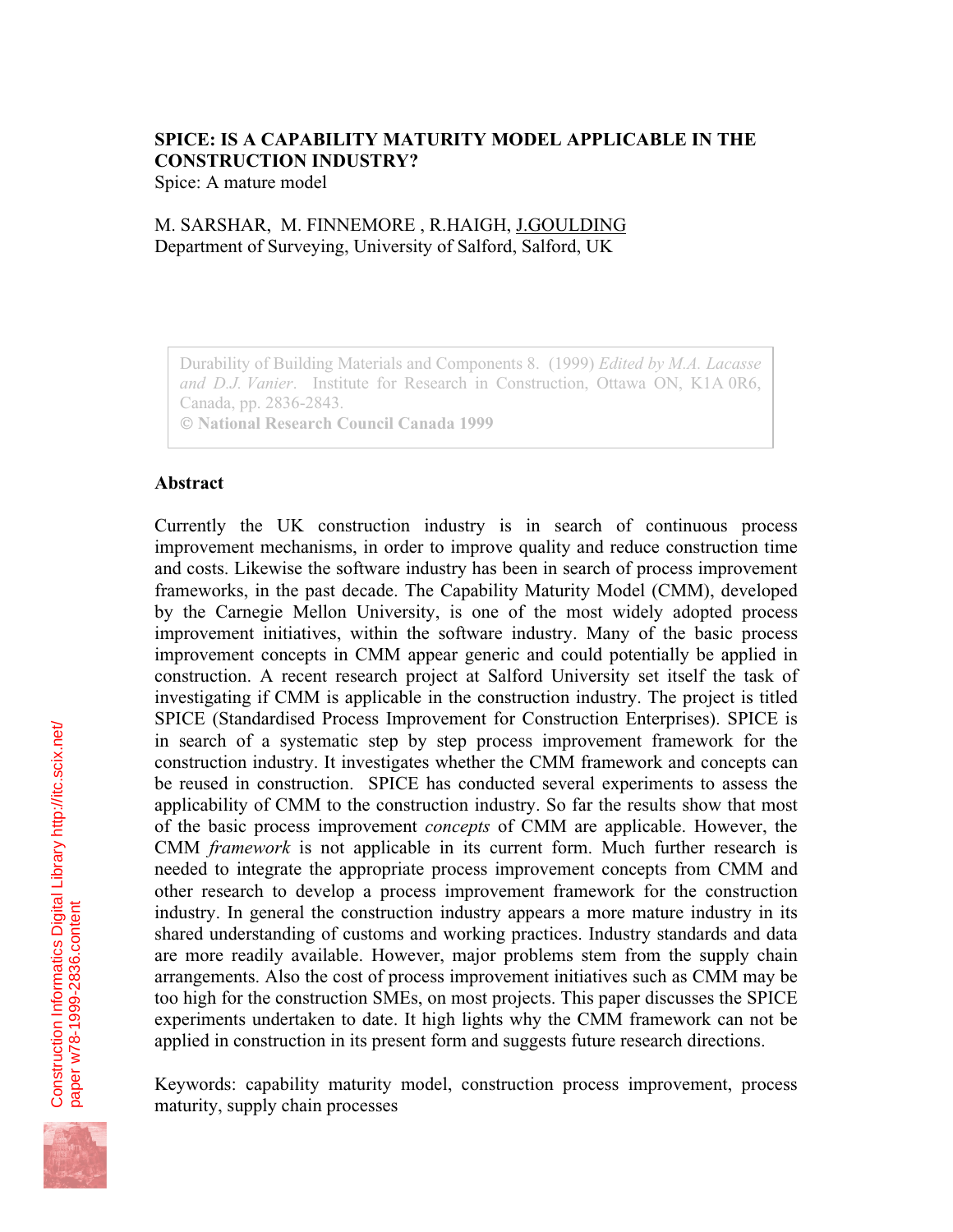#### **1 Introduction**

Recent reports by Sir Michael Latham (1994) and Sir John Egan (1998) have emphasised the need for the UK construction industry to increase its productivity and improve quality. One method of achieving this would be to improve the management of construction processes. Initiatives such as BPR (business process re-engineering) have a revolutionary approach. BPR is a high-risk process improvement approach. A large number of companies have failed to deliver successful results, using BPR. Generally it is believed that the low profit margins in the industry prohibit businesses from undertaking high-risk approaches such as BPR. Until now the industry has lacked a methodological step-by-step mechanism that enables it to direct its improvement efforts and resources effectively, in an evolutionary fashion.

The Capability Maturity Model (CMM) (Humphrey 1992) is a model developed by the Software Engineering Institute (SEI) at Carnegie Mellon University. CMM is a software process maturity model. This model attempts to quantify a software organisation's capability to consistently and predictably produce high-quality software products. CMM is viewed as "the most pervasive effort to improve the software processes, in more than 30 years …" (Saiedian and Kuraza, 1995).

CMM is an evolutionary step-by-step framework. The CMM assessment questionnaire allows businesses to assess where they are positioned within the framework. Then the framework provides guidelines on what are their process improvement priorities.

In general, an organisation's actual goal is *product* improvement. The assumption is that an improved process will improve the product in some perceivable way; costs may decrease or quality may rise. This assumed connection is essential to successful process improvement. Herbleb's (1994) analysis shows the link between product and process improvement. It showed that an average of 35% productivity improvements, and an average of 39% post delivery defect reduction was achieved in companies implementing CMM. These figures are promising for the construction industry, which is seeking 30% cost reduction and zero defects (Latham 1994).

The SPICE project at Salford University is funded by the DETR (Department of Environment, Transport & Regions). Its objective is to investigate if the success of CMM can be repeated in the construction industry. Three approaches were used to assess if CMM can be understood and applied in the construction industry. These were: (i) a questionnaire to the construction professionals; (ii) a CMM type assessment of a small architectural practice; and (iii) an experts' panel workshop. These initial investigations showed that the industry understands the value of the process improvement concepts in CMM. However, the CMM framework and assessment tool in their current form are inadequate for the construction industry. This paper provides a review of CMM and reviews the findings of the above investigations.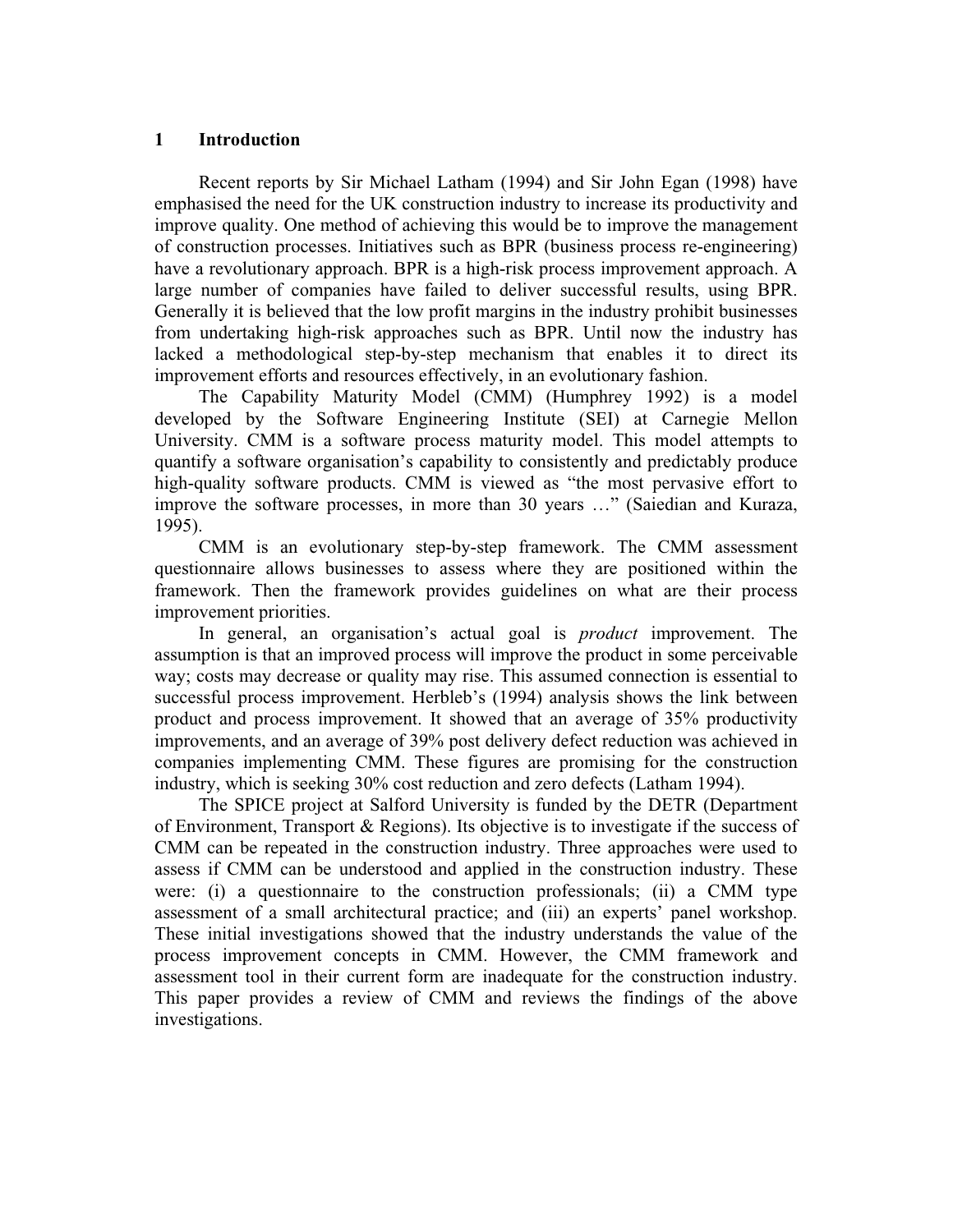## **2 Capability maturity model**

The CMM is a five level model (see Figure 1) (Paulk 1993, 1995). The model is designed so that capabilities at lower stages provide progressively stronger foundations for higher stages. Each development stage, or "maturity level", distinguishes an organisation's process capability.

The CMM and the associated questionnaire have two major uses: *assessments* and *evaluations* (Humphrey 1992). With *assessment*s organisations use the maturity model to study their own operations and identify the highest priority areas for improvement. Results form the basis for an organisation's self-improvement action plan. Clients use *evaluations* to identify qualified bidders and monitor existing contracts. Results help develop a risk profile that augments the traditional criteria used to select the most responsive and capable vendors.

# **2.1 CMM levels**

The five CMM levels have been abbreviated as initial, repeatable, defined, managed, and optimised. These levels have been selected because they (Saiedian and Kuzara, 1995):

• Reasonably represent historical phases of evolutionary improvement,



# **Fig. 1: CMM Levels**

- Provide achievable improvement steps in reasonable sequence,
- Suggest interim improvement goals and progress measures, and
- Provide immediate improvement priorities once an organisation's status in this framework is known.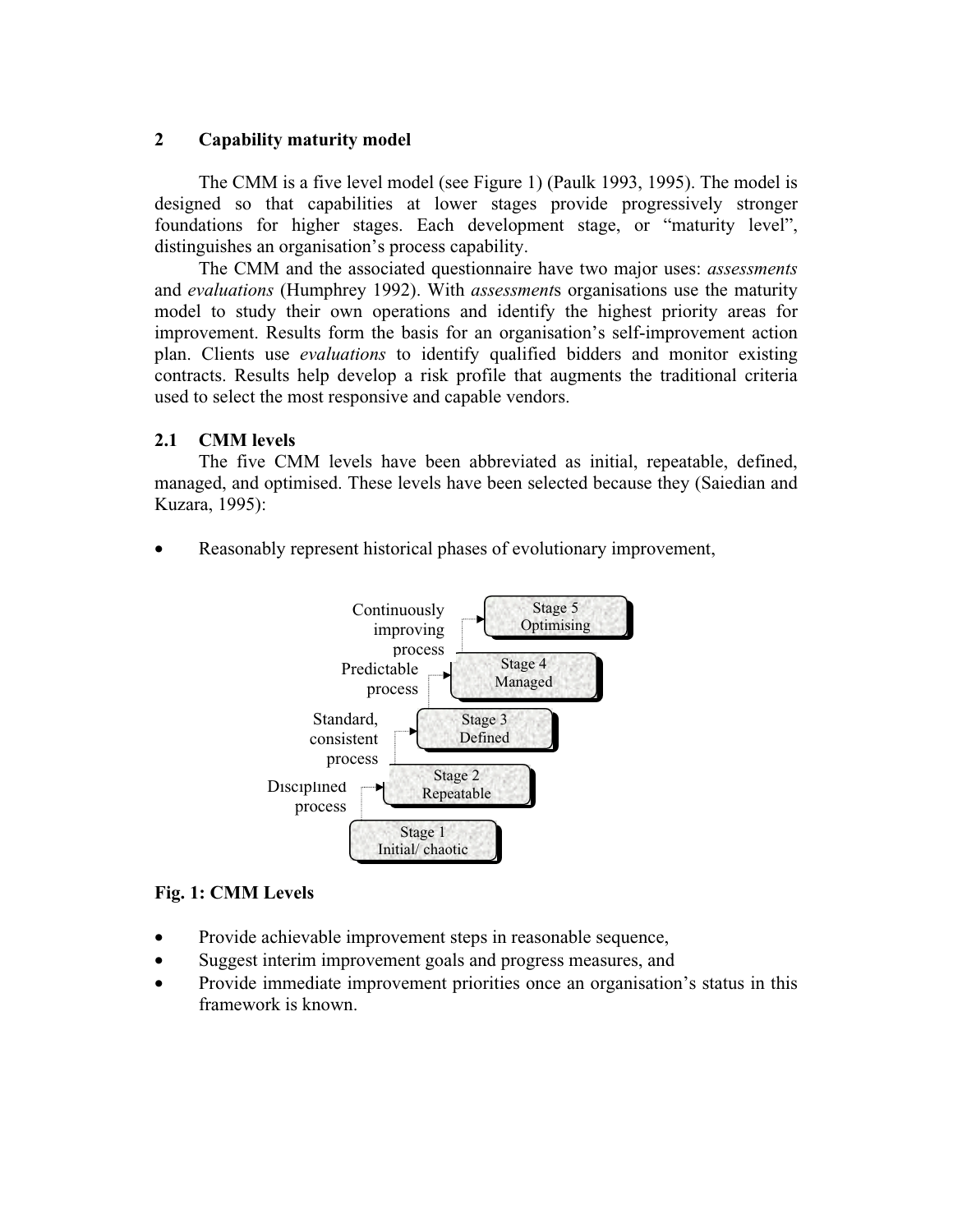Generally, the levels are characterised and distinguished as:

- 1. *Initial-* While there are many degrees of management control, the first step is to roughly predict schedules and costs. This level has been described as "ad-hoc" or "chaotic". At this level the businesses produce products, however, the processes are not under systematic management control.
- 2. *Repeatable-* The organisation has achieved a stable process with a repeatable management control level, by initiating rigorous project management of commitments, costs, schedules and changes.
- 3. *Defined-* The organisation has defined the process as a basis for consistent implementation and better understanding. At this point, the risk of introducing advance technology is greatly reduced.
- 4. *Managed-* The organisation has initiated comprehensive process measurement and analysis. This is when the most significant quality improvements begin.
- 5. *Optimising-* The organisation now has a foundation for continuously improving and optimising the process.

# **Table 1: CMM's Key process areas**

Level 5: Optimising Defect prevention Technology change management Process change management

Level 4: Managed Quantitative process management Software quality management

Level 3: Defined Organisation process focus Organisation process definition Training programme Integrated software management Software product engineering Inter-group coordination Peer reviews

Level 2: Repeatable Requirements management Software project planning Software project tracking Software sub-contract management Software quality assurance Software configuration management

## **2.2 Key process areas**

Each CMM level except Level 1 includes key process areas (KPAs) that identify where an organisation must focus to improve processes (see Table 1). Because at Level 1 the organisation has not achieved systematic process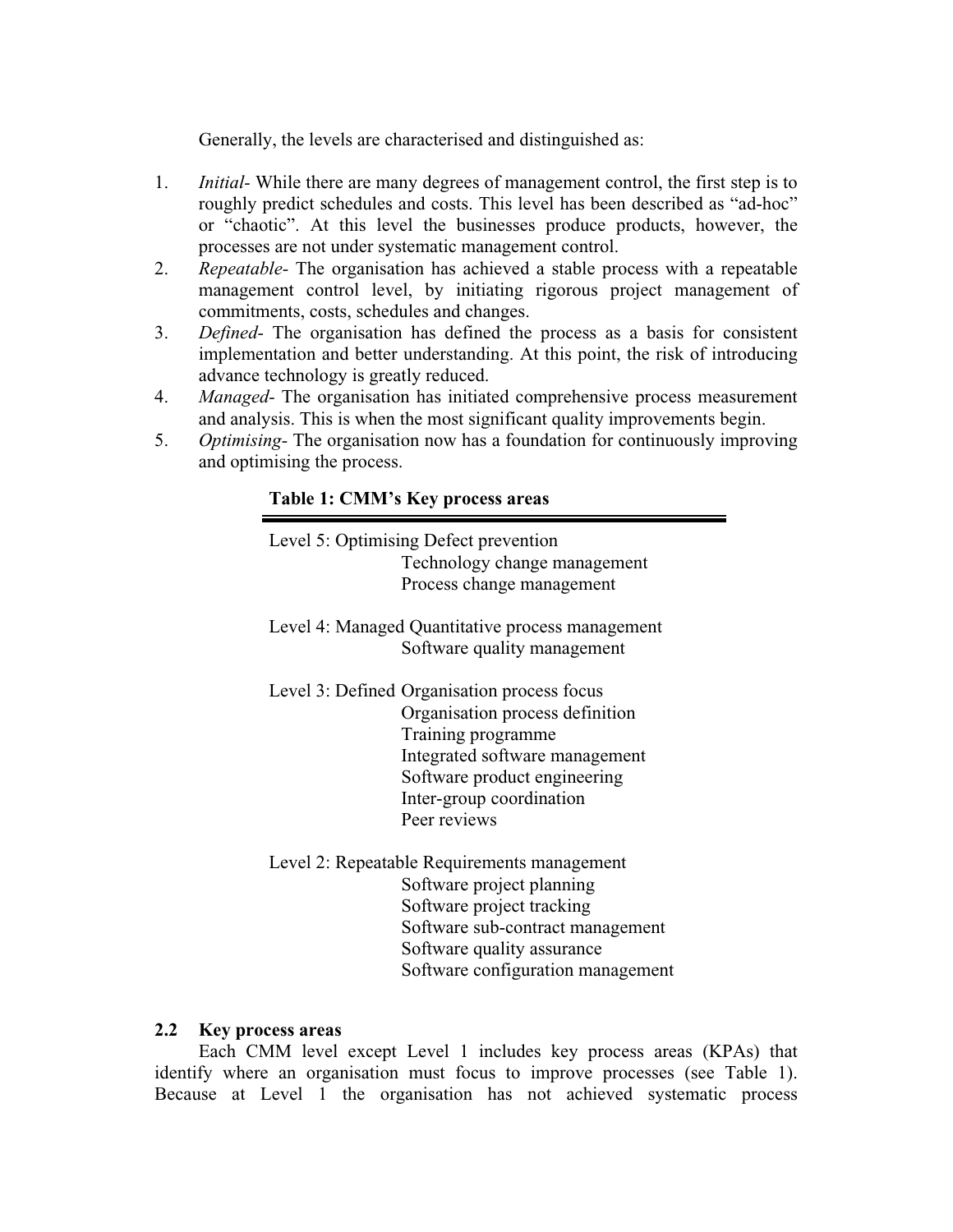improvement in any areas, there are no KPAs for this Level. When an organisation collectively performs the activities defined by KPAs, it can achieve goals considered important for enhancing process capability. All KPAs include both project and organisation responsibilities, but primarily the project is responsible for addressing many KPAs. The organisation is responsible for providing the resources and the necessary infrastructure.

#### **3 Applicability to the construction industry**

Many of the CMM concepts appear generic. At first glance it appears that if you replace the word "software" with "construction" in Table 1, the KPAs would remain meaningful. This raises the issue of the possibility of benefiting from the productivity improvements of CMM, in construction.

The above hypothesis was put to test in the SPICE project. The project conducted three studies to investigate. These are discussed below:

#### **3.1 The questionnaire**

As part of the initial SPICE research, a reduced and modified version of the CMM assessment questionnaire (Paulk 1993) was sent to industry professionals across a broad spectrum of disciplines (Finnemore 1998). The questionnaire was distributed to organisations within the industry (contractors, architects etc.) and also organisations not directly involved in the industry, such as clients and suppliers. The intention was to capture an internal and external perspective. The objectives of the questionnaire were to:

- Generate industry awareness
- Establish if the adapted KPAs were applicable to construction
- Identify additional KPAs
- Align research with the construction industry (terminology etc.)

At this stage the questionnaire was **not** attempting to establish industry maturity.

The questionnaire was developed by re-wording the descriptions and individual questions of the original CMM questionnaire (Pulk 1993) to reflect construction industry terminology as closely as possible. For example, 'requirements management' became 'brief / scope of work management'. The questionnaire was then issued to over 100 individuals of which 30 have replied to-date. The limited scope of the questionnaire and inexact target audience means that the collected data is unsuitable for any detailed analysis but nonetheless has returned some useful indications.

It was apparent from the responses that not only were the questions read but also understood.

- The key process areas were recognised and confirmed as relevant.
- The comments and suggestions made gave direction on future terminology.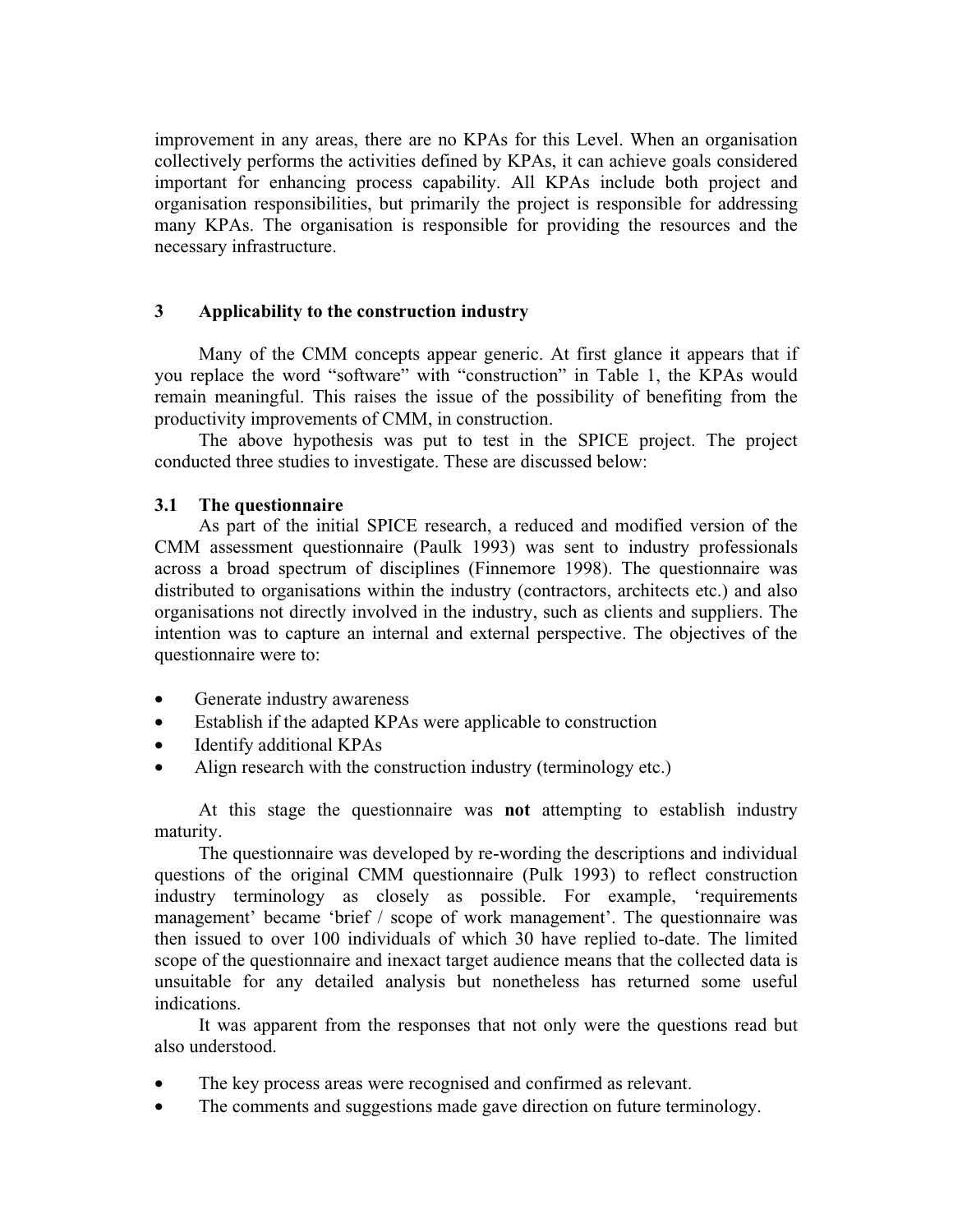## **3.2 The assessment case study**

A small firm of architects participated in a case study of a process maturity assessment. The purpose of the case study was to examine the applicability of the CMM's process improvement concepts and assessment mechanism to the construction processes. A firm of IT management consultants conducted a short version of CMM assessment.

The general findings of this assessment that could be gleaned from the case study were as follows:

- Construction participants generally understood the issues addressed in the CMM questionnaire.
- The assessors (from the IT industry) could relate to, and interpret the pattern of the responses (in a construction company). The responses reflected some organisational characteristics, which are also encountered in software development organisations.
- Organisation culture and communications issues in construction are similar to those encountered in software development organisations.
- With one or two notable exceptions, process capability characteristics are broadly similar to that in the software industry.
- Systematic quality management, change management and other project control mechanisms would have similar benefits in the construction industry, to those anticipated in the software industry.

Some of the differences between the construction and software development industries, which were noted by the IT management consultants were that:

- In construction, professional qualifications, customs and working practices are better established.
- In construction industry standards and data are more readily available.

## **3.3 The experts' opinion workshop**

A panel of experts was invited to review the findings of SPICE. The panel consisted of 24 senior industrialists and academics. The academics had construction expertise. The industrialist represented the contractors, sub-contractors, consultants, architects and facility management specialists. Around half the experts were industrialists. The findings can be summarised as follows:

- The panel generally was supportive of the process maturity approach and concepts. It embraced the definition of process maturity and found value in the framework.
- The major concern regarding the framework was its applicability to the construction supply chain. CMM applies to single organisations. In order to improve the product in the construction industry, the framework must address the project supply chain.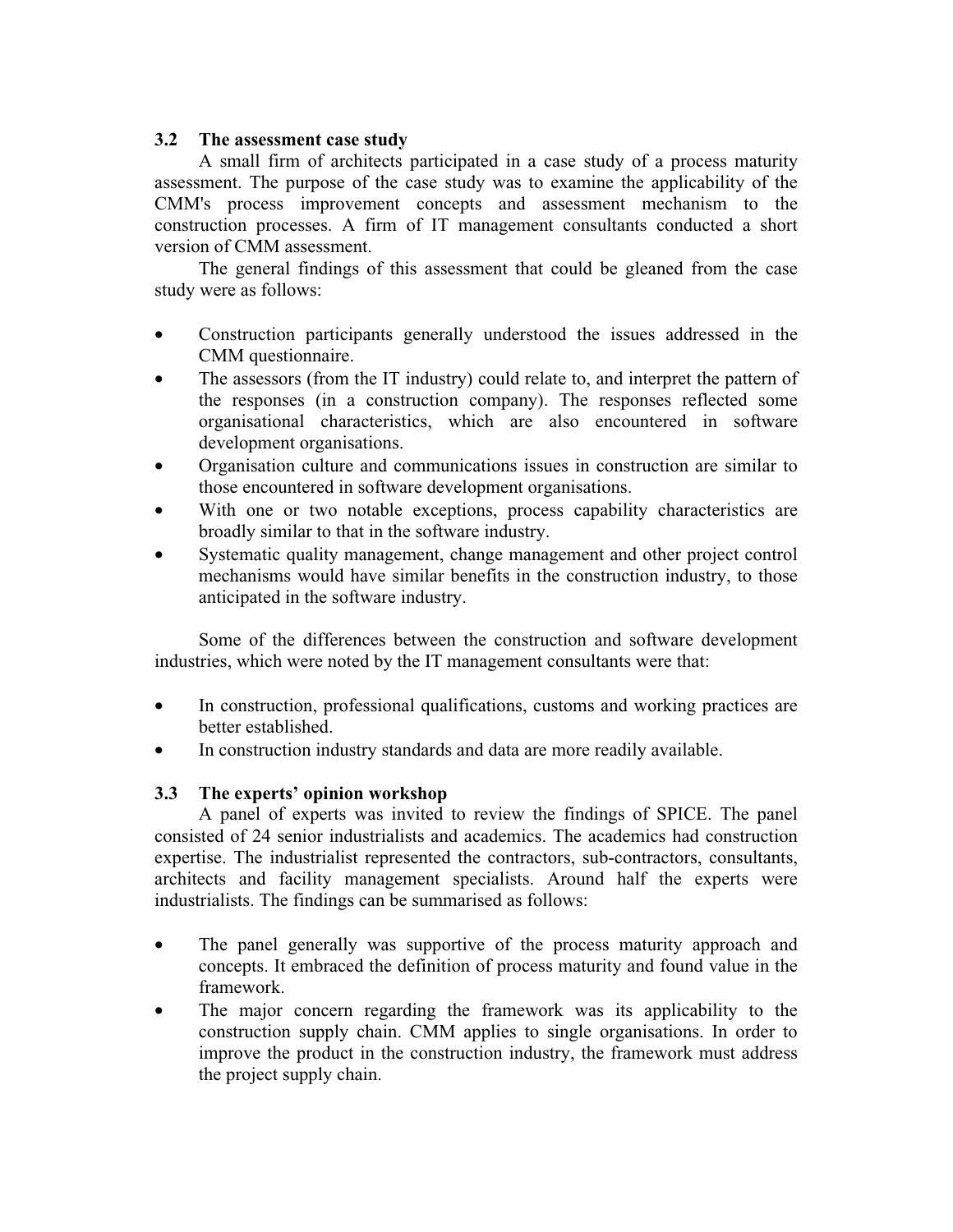• The assessment mechanism appeared similar to existing quality assessments, with little differentiation. The cost of the process was seen to be too high for construction companies in general and construction SMEs in particular.

# **4 Summary**

SPICE is a current research project that is attempting to tailor the successful Capability Maturity Model (CMM) from software industry to a construction industry specific model. The model will provide an evolutionary framework for business process improvement and also an assessment tool for organisational maturity.

An industry questionnaire, a case study, and a meeting of industry representatives have indicated that a construction industry CMM model and process improvement in general are feasible. On-going research will continue to develop this concept.

Some of the main findings to date have been:

- Organisation culture and communications issues in construction are similar to those encountered in software development organisations.
- Quality management, change management and other project control mechanisms would have similar benefits in the construction industry, to those anticipated in the software industry.

Some of the main differences between the software industry and construction are:

- In construction, professional qualifications, customs and working practices are better established, and also standards and data are more readily available.
- The cost of the process was seen to be too high for construction companies in general and construction SMEs in particular.
- There was concern about the single organisation focus of CMM, as opposed to the complex supply chain arrangements in construction projects.

Three studies (i.e. questionnaire, case study and expert opinion workshop) in this paper all indicate that there is value in attempting to tailor to the construction industry, and that the major process improvement concepts in CMM are applicable. However, the major issues are finding the right framework, which:

- appropriately addresses the supply chain;
- provides the appropriate tools for the different organisations within the supply chain, in terms of organisations size, financial status and business focus.